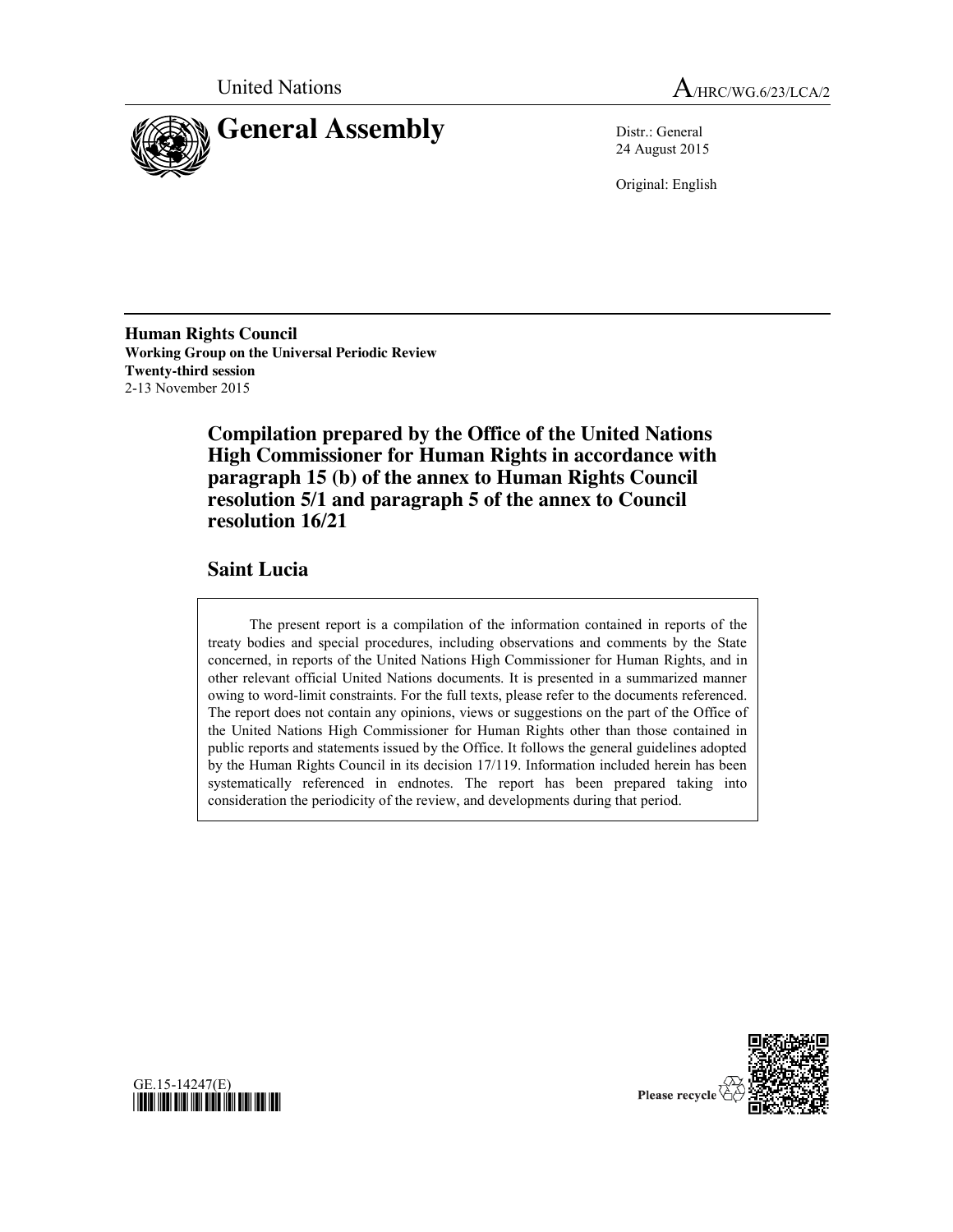# **I. Background and framework**

# **A. Scope of international obligations**<sup>1</sup>

**International human rights treaties**<sup>2</sup>

|                                                         | Status during previous cycle | Action after review                                                                | Not ratified/not accepted |
|---------------------------------------------------------|------------------------------|------------------------------------------------------------------------------------|---------------------------|
| Ratification, accession ICERD (1990)<br>or succession   |                              | ICCPR (signature, 2011)                                                            | <b>ICESCR</b>             |
|                                                         | <b>CEDAW</b> (1982)          | OP-CRC-AC (2014)<br>OP-CRC-SC (2013) CRPD<br>(signature, 2011)                     | ICCPR (signature, 2011)   |
|                                                         | CRC (1993)                   |                                                                                    | <b>ICCPR-OP2</b>          |
|                                                         |                              |                                                                                    | <b>CAT</b>                |
|                                                         |                              |                                                                                    | OP-CAT                    |
|                                                         |                              |                                                                                    | <b>ICRMW</b>              |
|                                                         |                              |                                                                                    | CRPD (signature, 2011)    |
|                                                         |                              |                                                                                    | <b>ICPPED</b>             |
| Reservations and/or<br>declarations                     |                              | OP-CRC-AC<br>(declaration, art. 3 (2),<br>age of recruitment at 18 years,<br>2014) |                           |
| Complaints                                              |                              | ICCPR (signature, 2011)                                                            | ICERD, art. 14            |
| procedures, inquiries<br>and urgent action <sup>3</sup> |                              |                                                                                    | <b>OP-ICESCR</b>          |
|                                                         |                              |                                                                                    | ICCPR (signature, 2011)   |
|                                                         |                              |                                                                                    | <b>ICCPR-OP1</b>          |
|                                                         |                              |                                                                                    | OP-CEDAW                  |
|                                                         |                              |                                                                                    | <b>CAT</b>                |
|                                                         |                              |                                                                                    | OP-CRC-IC                 |
|                                                         |                              |                                                                                    | <b>ICRMW</b>              |
|                                                         |                              |                                                                                    | OP-CRPD                   |
|                                                         |                              |                                                                                    | <b>ICPPED</b>             |

## **Other main relevant international instruments**

|                                             | Status during previous cycle                                                                                                        | Action after review                                                                         | Not ratified                                                                                                                                |
|---------------------------------------------|-------------------------------------------------------------------------------------------------------------------------------------|---------------------------------------------------------------------------------------------|---------------------------------------------------------------------------------------------------------------------------------------------|
| Ratification,<br>accession or<br>succession | Geneva Conventions of 12<br>August 1949 and Additional<br>Protocols I and $II4$<br>ILO fundamental conventions<br>except No. $1385$ | Rome Statute of the<br><b>International Criminal Court</b><br>Palermo Protocol <sup>6</sup> | Convention on the Prevention<br>and Punishment of the Crime of<br>Genocide<br>Conventions on refugees and<br>stateless persons <sup>7</sup> |
|                                             |                                                                                                                                     |                                                                                             | Convention against                                                                                                                          |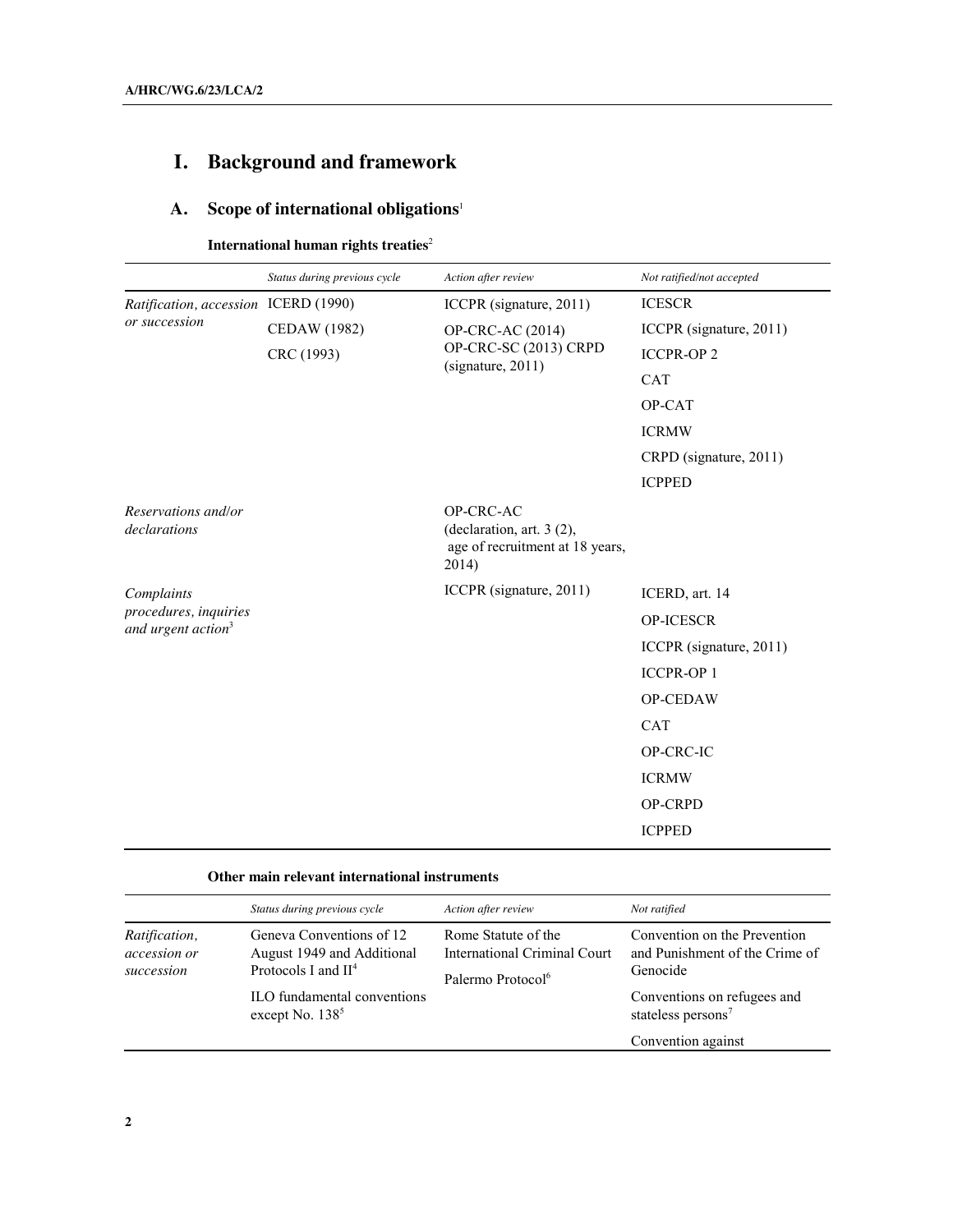| Status during previous cycle | Action after review | Not ratified                                                           |
|------------------------------|---------------------|------------------------------------------------------------------------|
|                              |                     | Discrimination in Education                                            |
|                              |                     | ILO Conventions Nos. 169 and<br>$189^{8}$                              |
|                              |                     | Additional Protocol III to the<br>1949 Geneva Conventions <sup>9</sup> |

1. In 2014, the Committee on the Rights of the Child recommended that Saint Lucia ratify the amendment to article 43 (2) of CRC, OP-CRC-IC, ICESCR, ICCPR, CAT, ICRMW, CRPD and ICPPED.<sup>10</sup> It also recommended that the Government ratify the International Labour Organization (ILO) Minimum Age Convention, 1973 (No. 138)<sup>11</sup> and the 1993 Hague Convention on Protection of Children and Cooperation in Respect of Intercountry Adoption.<sup>12</sup>

2. The United Nations Educational, Scientific and Cultural Organization (UNESCO) recommended that the Government ratify the Convention against Discrimination in Education.<sup>13</sup>

#### **B. Constitutional and legislative framework**

3. The United Nations subregional team for Barbados indicated that Saint Lucia participated in the Organisation of Eastern Caribbean States (OECS) Family Law and Domestic Violence Legal and Judicial Reform Project, as part of which four bills were developed and submitted to Eastern Caribbean Governments for consideration: the Status of Children Bill, which seeks to remove the legal disabilities of children born out of wedlock; the Child Care and Adoption Bill, which provides for the protection of children from various forms of abuse; the Child Justice Bill, which is in accordance with articles 37 and 40 of CRC; and the Domestic Violence Bill, which aims to protect victims of domestic abuse.<sup>14</sup> The bills were before the Attorney General's Chambers for final review and submission to Cabinet for approval.<sup>15</sup>

4. The subregional team recommended that the Government complete the review of the draft legislation relating to domestic violence and the rights of children and submit it to the Cabinet for approval as soon as possible.<sup>16</sup>

5. The Committee on the Rights of the Child recommended that Saint Lucia undertake the legislative reform necessary to bring its laws in line with the Convention, using the OECS model Child Justice Bill to guide the revision process.17 It also urged Saint Lucia to adopt and implement legislation in line with the OECS Status of Children Bill to remove any distinction between children born in and out of wedlock.<sup>18</sup>

#### **C. Institutional and human rights infrastructure and policy measures**

6. The subregional team recalled that Saint Lucia had a Parliamentary Commissioner, similar to an ombudsman, who was charged with protecting citizens against abuse of administrative power. However, the Commissioner had a limited mandate and was not accredited by the International Coordinating Committee of National Institutions for the Promotion and Protection of Human Rights as a national human rights institution.<sup>19</sup> The Committee on the Rights of the Child reiterated its recommendation that Saint Lucia expeditiously establish an independent mechanism for monitoring human rights, including a specific mechanism for monitoring children's rights, and ensure its independence to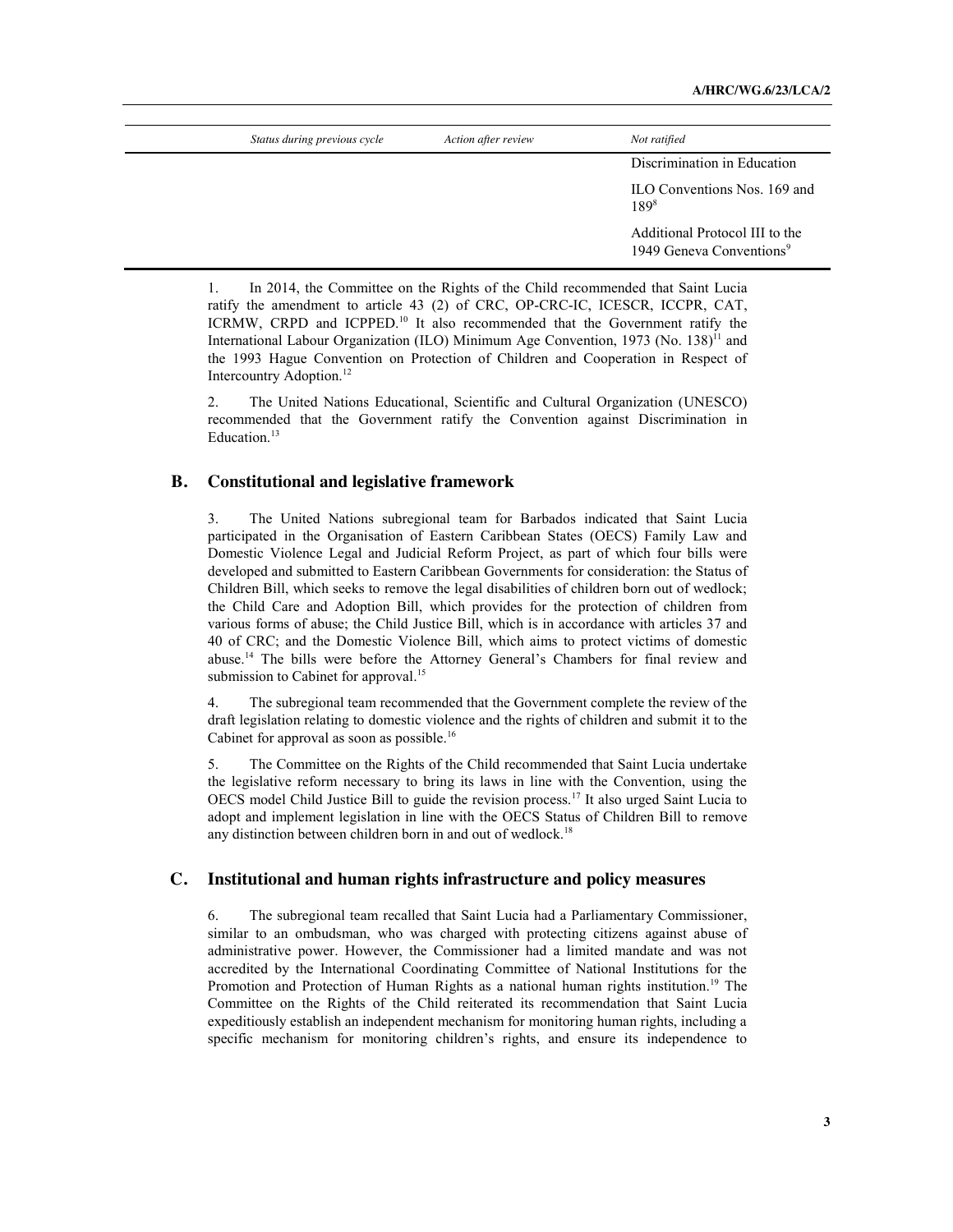guarantee full compliance with the principles relating to the status of national institutions for the promotion and protection of human rights (Paris Principles).<sup>20</sup>

7. The subregional team considered that, although Saint Lucia had made efforts to be responsive to some of the recommendations received during its first universal periodic review, the country's ability to do so effectively would be greatly strengthened by the establishment of an institutionalized, permanent mechanism to coordinate government engagement with international and regional human rights mechanisms aimed at implementing recommendations and submitting the required reports.<sup>21</sup> The team recommended that the Government establish an interministerial, institutionalized mechanism to monitor and report on the implementation of recommendations of international human rights mechanisms.<sup>22</sup>

8. The Committee on the Rights of the Child noted the establishment of the National Action Child Protection Committee (NACPC) in 2012. It recommended that Saint Lucia provide NACPC with sufficient authority and resources to effectively implement and coordinate comprehensive, coherent and consistent child rights policies.<sup>23</sup>

9. The Committee was concerned that Saint Lucia lacked a comprehensive policy and strategy to effectively monitor progress in the implementation of children's rights and reiterated its recommendation that Saint Lucia develop a comprehensive national plan of action for the full implementation of CRC without further delay.<sup>24</sup>

# **II. Cooperation with human rights mechanisms**

## **A. Cooperation with treaty bodies**

| Treaty body                                                                           | Concluding observations<br>included in previous review                 | Latest report<br>submitted since<br>previous review | Latest concluding<br>observations | Reporting status                                                                                                         |
|---------------------------------------------------------------------------------------|------------------------------------------------------------------------|-----------------------------------------------------|-----------------------------------|--------------------------------------------------------------------------------------------------------------------------|
| Elimination of<br>Racial<br><b>Discrimination</b>                                     | Committee on the March 2004 (reviewed<br>in the absence of a<br>report |                                                     |                                   | Initial report overdue since 1991                                                                                        |
| Committee on the May 2006<br>Elimination of<br><b>Discrimination</b><br>against Women |                                                                        |                                                     |                                   | Seventh report overdue since<br>2007                                                                                     |
| Committee on the June 2005<br>Rights of the<br>Child                                  |                                                                        | 2011                                                | June 2014                         | Combined fifth and sixth reports<br>due in 2020, initial OPSC report<br>due in 2015 initial OPAC report<br>due in $2016$ |

#### **Reporting status**

10. The subregional team indicated that the United Nations Entity for Gender Equality and the Empowerment of Women (UN-Women) was supporting the Government in the completion of its overdue report to the Committee on the Elimination of Discrimination against Women. <sup>25</sup> The team recommended that Saint Lucia continue to work with the United Nations Children's Fund (UNICEF) and UN-Women in the preparation of reports to the Committee on the Rights of the Child and the Committee on the Elimination of Discrimination against Women.<sup>26</sup>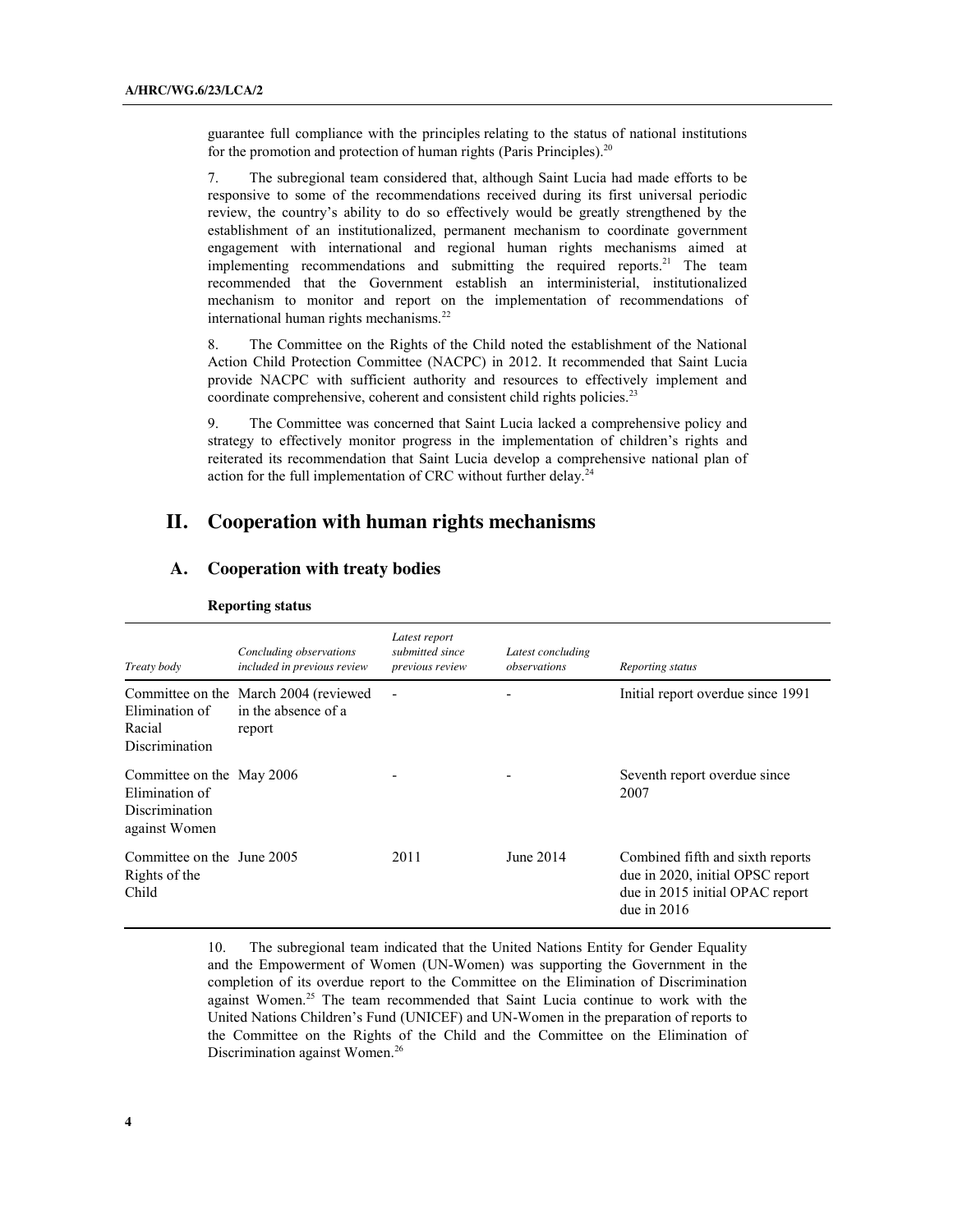#### **B. Cooperation with special procedures**<sup>27</sup>

|                               | Status during previous cycle | Current status           |
|-------------------------------|------------------------------|--------------------------|
| Standing invitation           | No                           | N <sub>0</sub>           |
| Visits undertaken             | $\overline{\phantom{0}}$     | $\overline{\phantom{a}}$ |
| Visits agreed to in principle | $\overline{\phantom{0}}$     | -                        |
| Visits requested              | -                            | -                        |

*Responses to letters of allegation and*  In the period under review no communications were sent. *urgent appeals*

*Follow-up reports and missions*

## **C. Cooperation with the Office of the United Nations High Commissioner for Human Rights**

11. According to the subregional team, the Government has had very limited engagement with the Office of the United Nations High Commissioner for Human Rights (OHCHR) regarding the provision of technical assistance in meeting its international human rights obligations or facilitating human rights training and education.<sup>28</sup> The team recommended that Saint Lucia seek technical assistance from OHCHR to improve efforts to meet its international human rights obligations.<sup>29</sup>

# **III. Implementation of international human rights obligations, taking into account applicable international humanitarian law**

### **A. Equality and non-discrimination**

12. The subregional team stated that the Constitution prohibited discrimination on the basis of sex, race, place of origin, political opinion, colour or creed, but no specific legislation addressed discrimination based on disability, language, sexual orientation, gender identity or social status.30

13. It recommended that Saint Lucia review the effectiveness of government mechanisms intended to support the achievement of gender equality; address gender-based discrimination; and institutionalize the collection of sex-disaggregated data that could be used in gender and poverty analyses.<sup>31</sup>

14. The Committee on the Rights of the Child recommended that Saint Lucia mainstream gender equality policies in the education sector, ensuring that gender issues and sensitivity training become an integral, substantive and mandatory component of all teacher training at all levels.<sup>32</sup>

15. The subregional team noted civil society reports that lesbian, gay, bisexual and transsexual individuals remained vulnerable to persecution and harassment on a daily basis. Activists had also reported that lesbian, gay, bisexual and transsexual individuals had been subjected to serious violent crimes that had not been investigated or for which no one had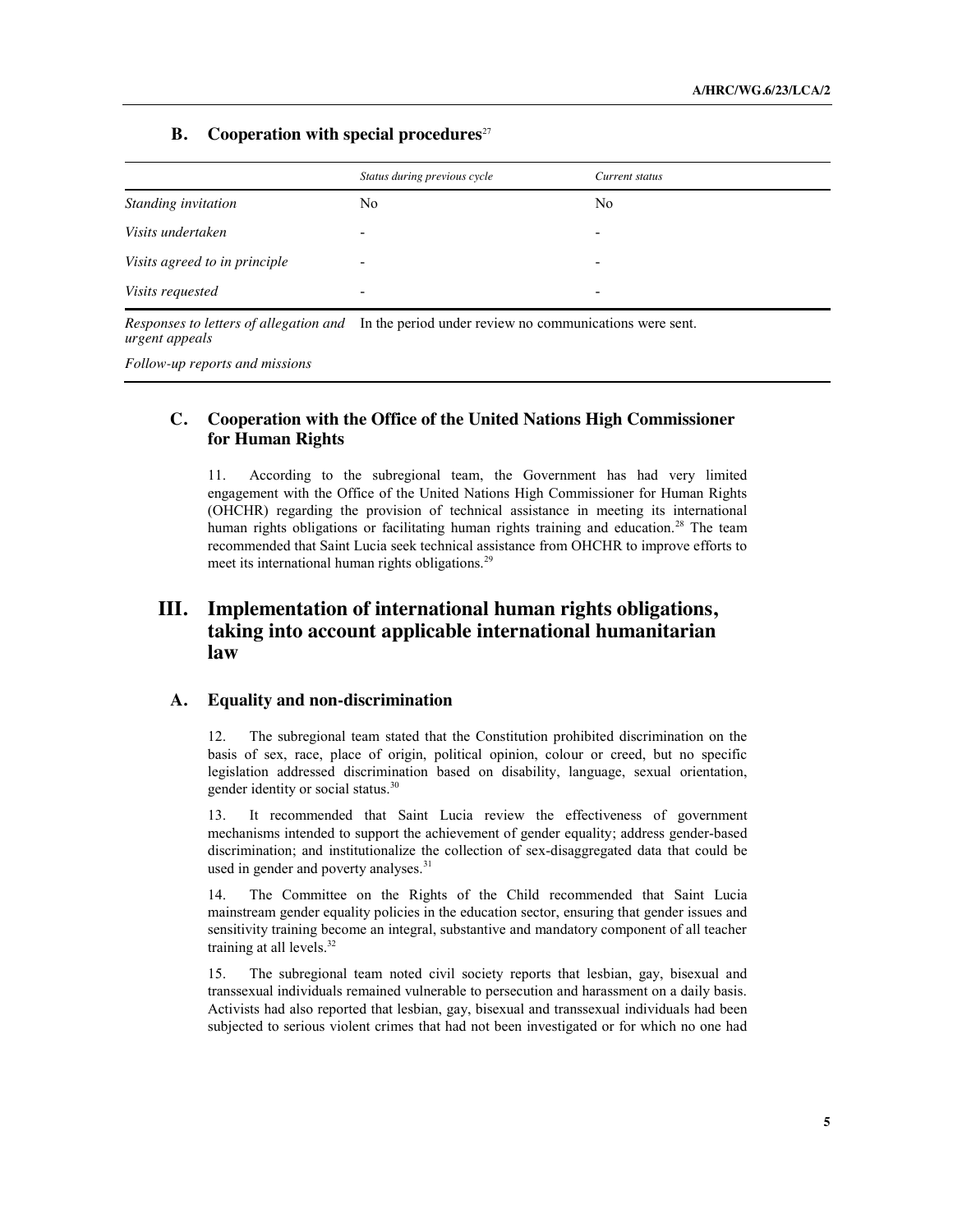been prosecuted. In many cases, victims chose not to report the attacks for fear of prosecution under "sodomy laws".<sup>33</sup>

#### **B. Right to life, liberty and security of the person**

16. The subregional team indicated that since the first universal periodic review a number of extrajudicial killings by the police had been reported, including 12 cases in 2011. The Government enlisted, through the Caribbean Community (CARICOM), the Jamaica Constabulary Force to investigate the killings. In early 2015 the Prime Minister announced that the Government had received the report of the investigation carried out by the Force. 34

17. The subregional team added that, on 8 March 2015, the Prime Minister issued a public statement announcing that the report indicated that all of the shootings reviewed were "fake encounters" staged by the police to legitimize the killings. Also, as previously alleged by the media and human rights activists, the investigators established the existence of a police blacklist or death list. The Jamaica Constabulary Force investigators also confirmed that senior police officers were uncooperative and attempted to sabotage certain aspects of the investigation.35

18. The subregional team noted that the investigators made 31 recommendations, including that all police officers involved in the killings be prosecuted. The Government announced its intention to appoint a joint committee under the Prime Minister's chairmanship to oversee the implementation of the recommendations and to allocate resources for the appointment of special prosecutors to assist in the prosecution of any suspects, should the Director of Public Prosecutions decide to do so. Also, the Prime Minister indicated that his administration would require human rights training for all police recruits and police officers.36

19. The subregional team stated that, according to a 2012 United Nations Development Programme report on citizen security, the number of gang homicides in Saint Lucia was growing.37 In 2011, the Government launched the "United against crime" campaign to get citizens more involved in fighting crime and, in 2014, it passed legislation criminalizing gang-related activity.<sup>38</sup> The Committee on the Rights of the Child welcomed the adoption of the Anti-Gang Act.<sup>39</sup> The Committee was concerned, however, that the climate of fear. insecurity, threat and violence linked to gangs impeded children from enjoying their childhood. It recommended that Saint Lucia develop a comprehensive public policy to deal with that problem.<sup>40</sup>

20. According to the subregional team, the legislative framework addressing domestic and sexual violence has not been adequately implemented or enforced. Saint Lucia enacted the Domestic Violence Law in 1994 and amended the Criminal Code nine years later to conform with the Law. However, there were critical shortcomings in the Law, such as the absence of provisions on marital rape, which left women highly vulnerable to abuse. No provisions had been incorporated to define violence against women as distinct from intrafamily, family or domestic violence. Alleged perpetrators of sexual and domestic violence were only prosecuted if the victim pressed charges. Lawyers in Saint Lucia indicated to the subregional team that it could be difficult to meet the legal requirements to prosecute alleged perpetrators of rape and other sexual violence due to a lack of corroboration.<sup>41</sup>

21. The subregional team indicated that in 2012 the Government had launched an island-wide initiative to curb domestic and gender-based violence.<sup>42</sup> The Department of Gender Relations also ran the Women's Support Centre, which provided shelter, counselling and residential services, a 24-hour hotline and assistance in finding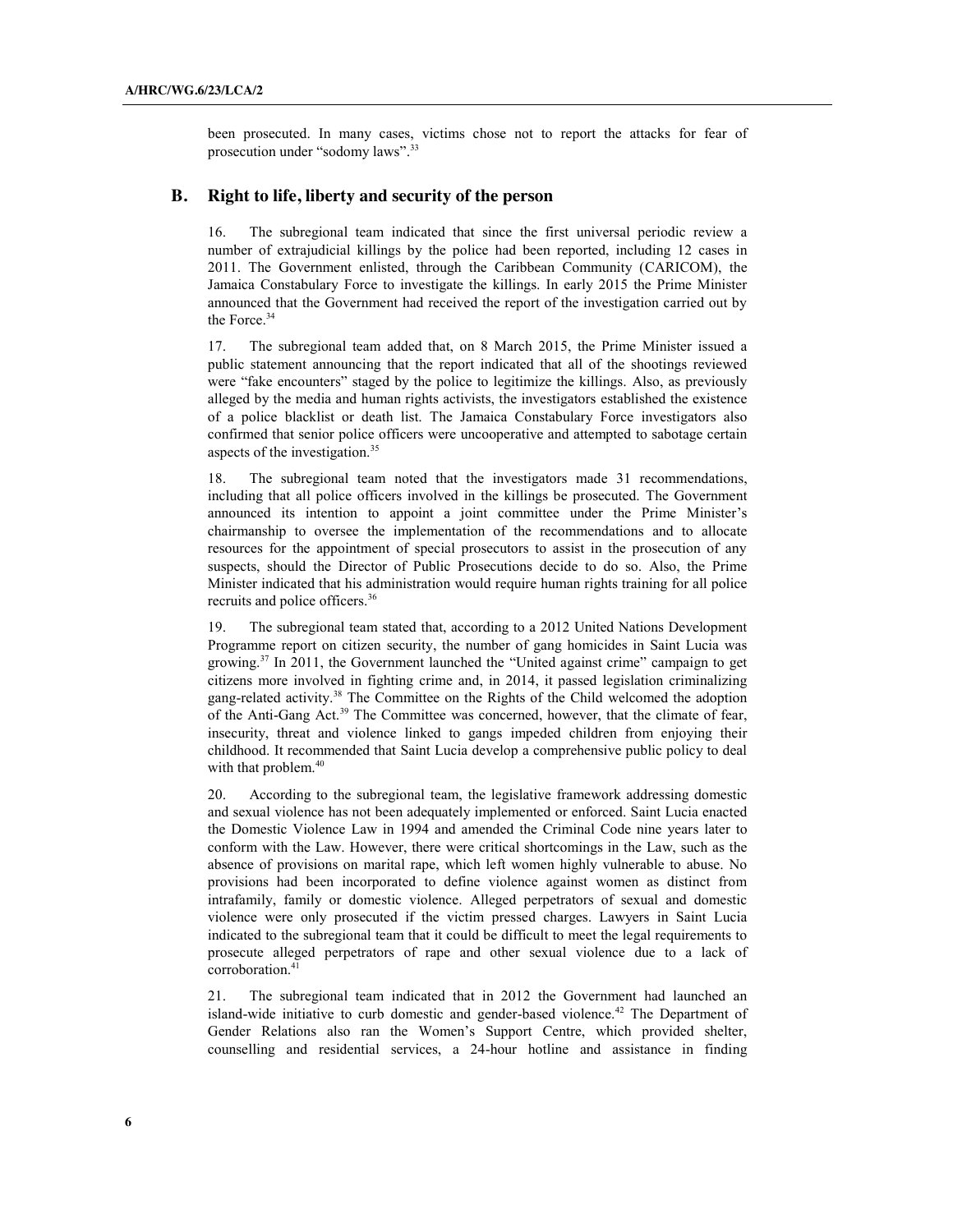employment for victims. Various non-governmental organizations also provided counselling, referral, education and empowerment services. However, crisis centres in Saint Lucia were significantly underfunded.<sup>43</sup>

22. The subregional team noted that the police had indicated an increase in the reporting of sexual crimes against women and children. However, there was no evidence that due process was followed, and no indication that there had been an increase in prosecutions. Given that marital rape was still not acknowledged within the legal framework, the team called into question the effectiveness of the response of the justice system to sexual violence against women.<sup>44</sup>

23. The subregional team recommended that the Government complete, through a broad-based multisectoral approach, its national plan of action or strategy for the prevention, punishment and eradication of violence against women and ensure that the relevant mechanisms are in place for its systematic implementation, monitoring and evaluation;<sup>45</sup> establish a national multisectoral committee on gender-based violence;<sup>46</sup> and include marital rape in the legislation without conditionalities.<sup>47</sup>

The Committee on the Rights of the Child was concerned about the increase in the number of cases of child abuse and neglect. <sup>48</sup> Also, while noting that Saint Lucia had addressed child sexual exploitation and abuse, it was concerned that cases of such abuse appeared to be increasing. $^{49}$  For the subregional team, child sexual abuse remained a serious concern. Saint Lucia had adopted a mandatory reporting protocol to address child abuse but sexual violence against children often went unreported. This was due to a number of reasons, including the common practice of out-of-court settlements where the abuser pays a parent an agreed sum of money to avoid prosecution, although such arrangements were illegal. Also, there was a reluctance to report sexual violence because of what lawyers described as an "insensitive and underequipped justice system" and the fear that bringing a case would undermine the privacy and self-esteem of child victims.<sup>50</sup>

25. However, the subregional team added that, since the 2011 universal periodic review, Saint Lucia had continued to engage in awareness-raising on the issue with the support of UNICEF. In 2013, the Government launched the "Break the silence" campaign, which empowered children, families and victims of sexual abuse to report cases of sexual offences and to break the stigma surrounding the issue. In the framework of the campaign, workshops were conducted, including with the participation of religious leaders, sports personalities and other public figures.<sup>51</sup>

26. The Committee on the Rights of the Child recommended that Saint Lucia, inter alia, prevent and combat child abuse and neglect in all settings<sup>52</sup> and that it ensure that acts of sexual abuse and exploitation are effectively investigated, that perpetrators are brought to justice and that settlements involving financial arrangements between perpetrators and parents of child victims are prohibited. The Committee further recommended that Saint Lucia provide accessible, confidential, child-friendly and effective complaint procedures and review all sexual offences legislation.<sup>53</sup>

27. The Committee reiterated its concern that corporal punishment was still seen as a lawful way of disciplining children, both under the 1972 Children and Young Persons Act and the 1999 Education Act, and continued to be practised. It recommended that Saint Lucia amend its legislation to explicitly prohibit corporal punishment.<sup>54</sup> The subregional team noted that, although Saint Lucia did not accept any of the recommendations arising from the 2011 universal periodic review regarding corporal punishment,<sup>55</sup> the Government did engage in awareness-raising activities such as a national consultation on the theme "The future we want". The Government had also launched training sessions and parenting programmes to promote alternative forms of punishment and new ways of interacting with children. 56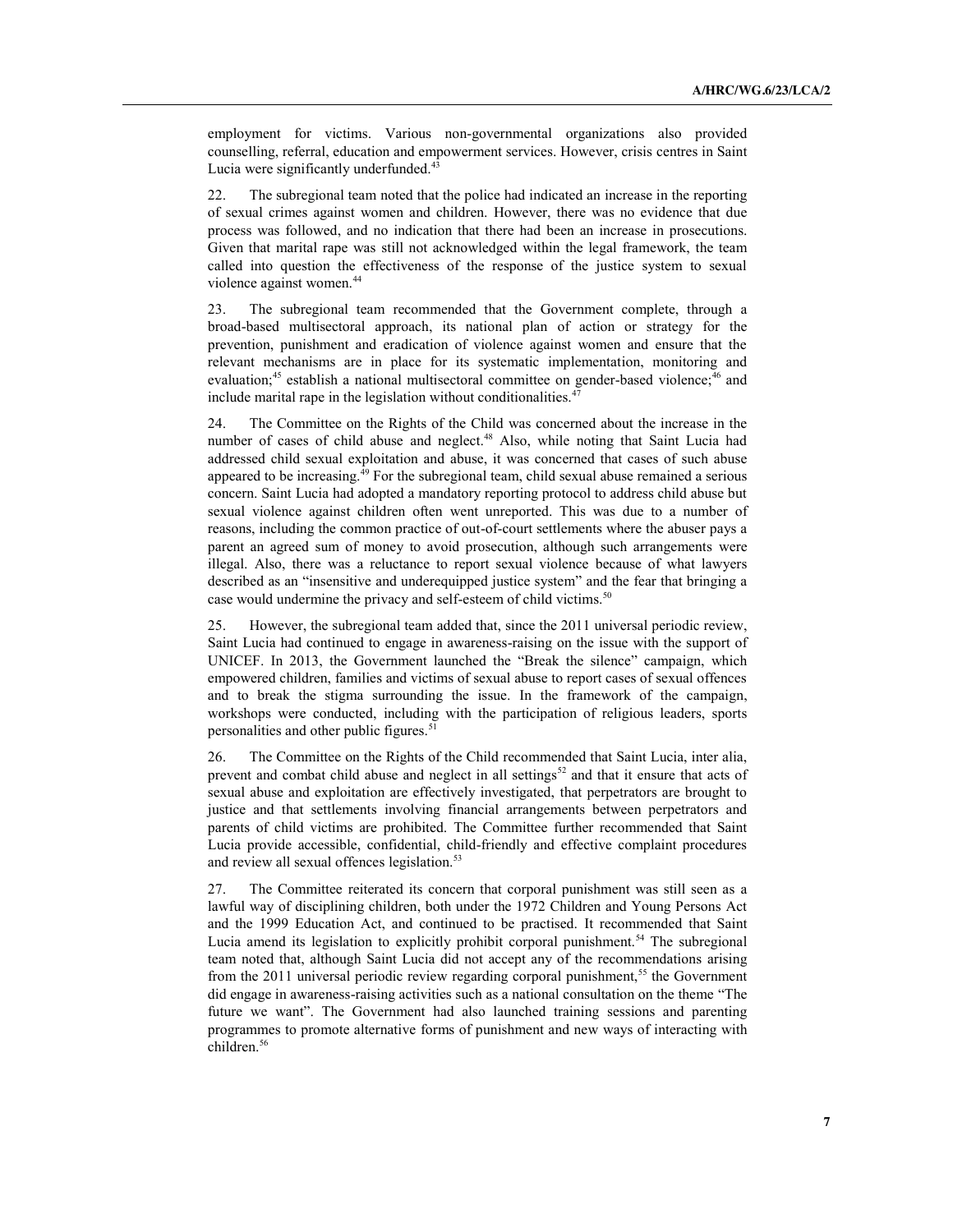28. The Committee reiterated its concern about the persistence of child labour in the informal economy. It recommended that Saint Lucia ensure compliance with article 32 of the and relevant ILO standards, and strengthen programmes aimed at preventing child labour as well as the capacity of the labour inspectorate to effectively monitor the implementation of child labour laws and places of work, especially in the informal sectors. 57

29. The Office of the United Nations High Commissioner for Refugees (UNHCR) commended the passage of the Counter-Trafficking Act in 2010 and, in particular, the Act's strong victims' assistance and protection provisions.<sup>58</sup> However, while the Act acknowledged the importance of creating a "safety plan" to protect trafficking victims from threats, reprisals and intimidation by traffickers, it did not articulate the kinds of protection available to them. In order to further strengthen the Act, UNHCR encouraged Saint Lucia to amend it to include the right of trafficking victims to seek asylum.<sup>59</sup> UNHCR also recommended that the Government maintain and strengthen efforts to ensure that victims of trafficking are provided with an opportunity to seek asylum; $60$  and develop standard operating procedures for identifying and appropriately channelling cases of victims of trafficking who express a fear of returning to their home country and who therefore should be given access to an asylum procedure.<sup>61</sup>

30. The Committee on the Rights of the Child was concerned that children under 18 were coerced to engage in commercial sex. It recommended that Saint Lucia, inter alia, implement the Counter-Trafficking Act and ensure the effective prosecution and punishment of those who exploit children for the purposes of prostitution, forced labour or pornography.<sup>62</sup>

#### **C. Administration of justice and the rule of law**

31. The Committee on the Rights of the Child urged Saint Lucia to ensure that all persons under 18 are provided with the same protection and guarantees in the area of juvenile justice.<sup>63</sup>

32. The Committee welcomed the initiatives to assist children in conflict with the law. Nevertheless, it was concerned that the age of criminal responsibility, which stands at 12, was not clearly established in all relevant legislation; at the lack of alternative sentencing for children who are in conflict with the law; and that the Criminal Code provides that 16 and 17-year-old children may be tried as adults, sentenced to life imprisonment and be subject to the death penalty. The Committee urged Saint Lucia, inter alia, to ensure that the age of criminal responsibility is set at 12 in all relevant legislation; to abolish the provisions of the Criminal Code allowing for the imposition of a life sentence or the death penalty on children aged 16 or 17 at the time of committing the crime; and to promote alternatives to detention and provide effective rehabilitation services.<sup>64</sup>

#### **D. Right to family life**

33. The Committee on the Rights of the Child was concerned that Saint Lucia had not yet enacted legislation to ensure effective monitoring of the conditions of alternative care and had no provisions to promote family-based alternative care for children deprived of their biological family environment. It recommended that Saint Lucia ensure that adequate facilities exist for both boys and girls in need of protection, in cases where institutional care is unavoidable, and that children in need of protection are not mixed with children in conflict with the law.<sup>65</sup>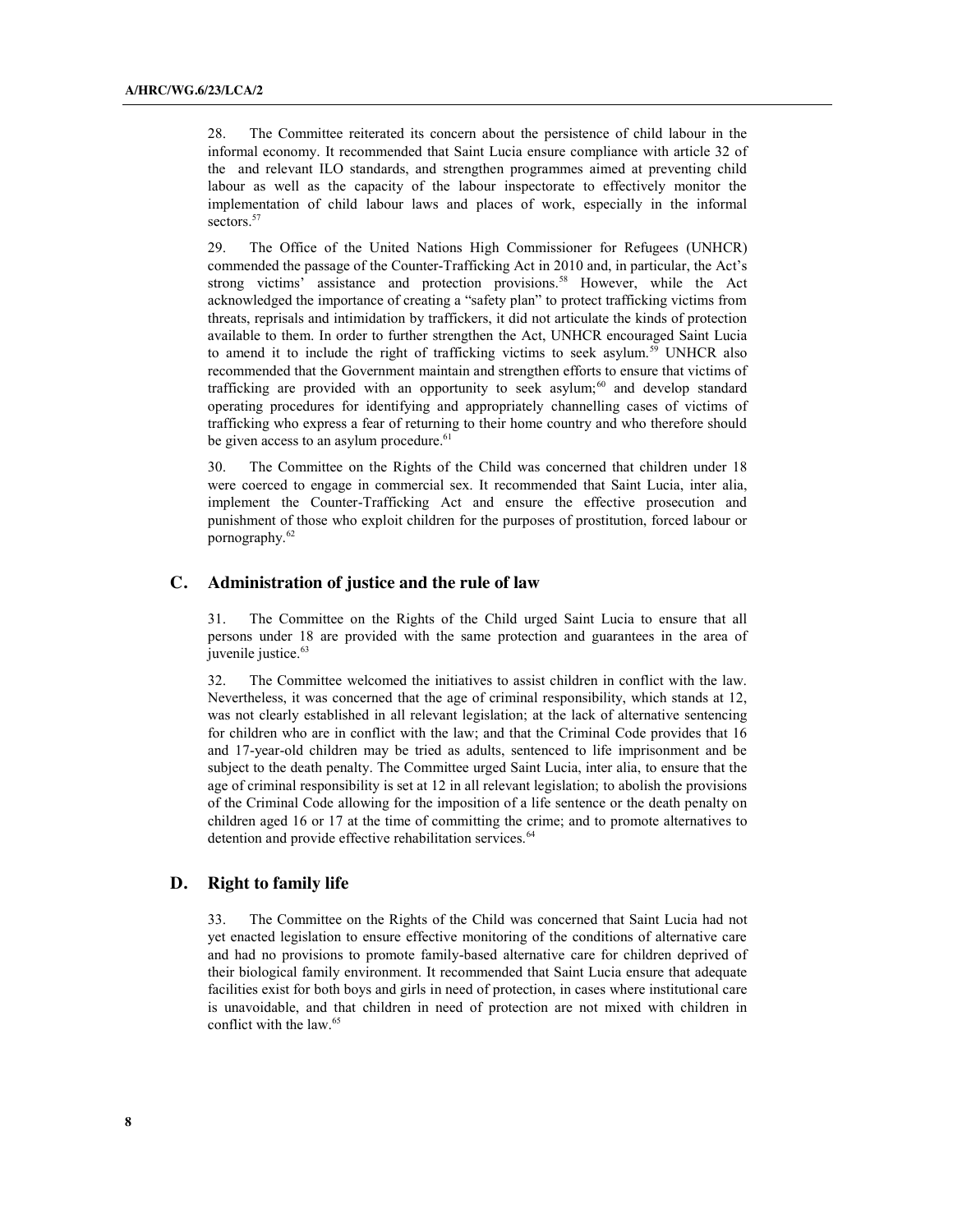34. The Committee welcomed the "Catch-up campaign" launched in 2013 relating to the promotion of universal, free and timely birth registration of children.<sup>66</sup>

## **E. Freedom of expression and right to participate in public and political life**

35. UNESCO recalled that freedom of expression was guaranteed in the 1978 Constitution but that defamation and libel were considered criminal offences by the Criminal Code punishable to up to five years of imprisonment.<sup>67</sup> UNESCO recommended that Saint Lucia decriminalize defamation and place it within a civil code that is in accordance with international standards.<sup>68</sup>

36. UNESCO reported that, as at December 2014, a freedom of information bill had been drafted but not yet enacted.<sup>69</sup> UNESCO encouraged the Government to continue with the introduction of an access to information law that is in accordance with international standards.<sup>70</sup>

37. UNESCO registered no killing of journalists in Saint Lucia between 2008 and 2013. Journalists and media professionals generally worked in a safe environment.<sup>71</sup>

38. The subregional team stated that although women comprised the majority of civil servants, they were underrepresented in roles of political leadership. There were currently three women elected to Parliament representing approximately 17 per cent of the country's parliamentarians. 72

#### **F. Right to work and to just and favourable conditions of work**

39. The subregional team reported that, in 2012, the Government enacted the amended Labour Act 2006. The Act sets the minimum age for employment at 15 and prohibits the employment of children who have not yet reached the minimum age for compulsory education.73 The new labour code also further defines worker rights and increases penalties for violations. The law specifies the right of most workers to form and join independent unions, to strike and to bargain collectively. The law prohibits anti-union discrimination and workers fired for union activity have the right to reinstatement.<sup>74</sup>

40. The subregional team stated that gender stereotyping still resulted in a traditional division of labour that relegated women to less stable, lower skilled and lower paying areas of work. According to reports on the impact of the global financial crisis on the labour market in Saint Lucia, unemployment had increased among both men and women, with women still having higher rates of unemployment, although the gap was much narrower than before the crisis. Recent reports also noted that the poorest 40 per cent of households in Saint Lucia were more likely to be female headed.<sup>75</sup>

#### **G. Right to social security and to an adequate standard of living**

41. The subregional team indicated that, although Saint Lucia continued to be affected by the global economic crisis, it had worked hard to overcome it. From 2006 to 2010, its gross domestic product had almost doubled and per capita income had increased. The Pan American Health Organization has noted that during that period the share of persons over the age of 60 had increased to 11.9 per cent of the population, which showed the importance of addressing the needs of the elderly in all government development planning policies and programmes.76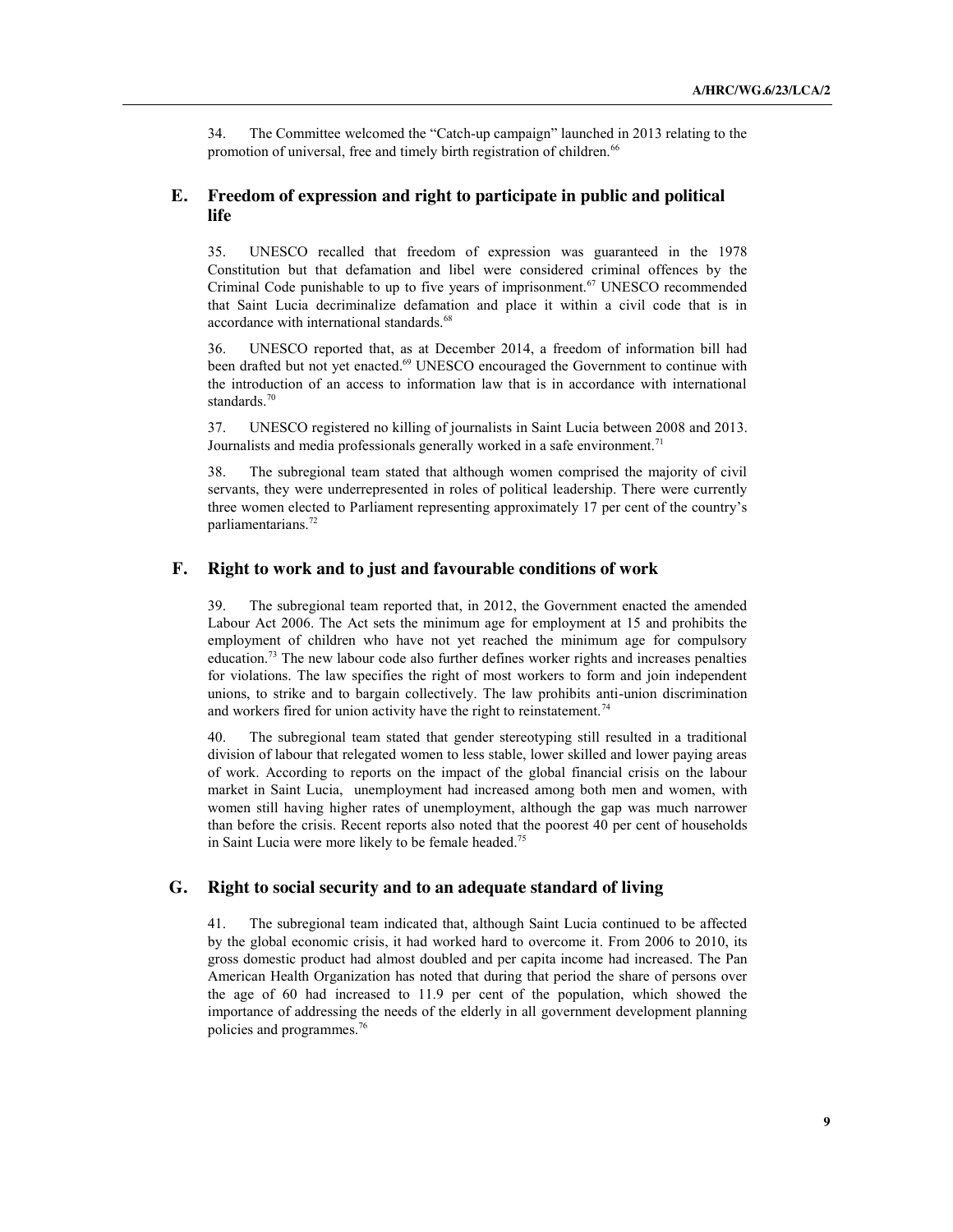42. The subregional team stated that the Government had developed a social protection policy and plans were under way to harmonize the public assistance programme, which provided cash transfers to poor and indigent persons. Another programme provided mainly psychosocial support to indigent persons.<sup>77</sup>

43. The Committee on the Rights of the Child noted that Saint Lucia implemented targeted social assistance programmes, but it was concerned about the increasing percentage of households classified as poor. It urged Saint Lucia to, inter alia, address the high level of child poverty, adopt the draft national social protection policy and implement the social protection reform initiatives of the Ministry of Social Transformation, Local Government and Community Empowerment.<sup>78</sup>

44. The Committee was concerned that many families faced food insecurity and lacked appropriate assistance in the performance of their child-rearing responsibilities. It recommended that Saint Lucia render appropriate assistance to parents and legal guardians, in particular in situations of poverty and in rural areas.<sup>79</sup>

#### **H. Right to health**

45. The subregional team indicated that the Government continued to work to implement a universal health-care coverage model. In recent years, the health infrastructure had been upgraded, new programmes had been initiated, services had become more readily available, immunization coverage had remained high and maternal and infant mortality had been reduced.<sup>80</sup>

46. The Committee on the Rights of the Child noted progress regarding the overall quality of health service provision. It recommended that the Government ensure adequate provision of prenatal and postnatal care, address the increasing number of children born with low birth weight and obese children and increase the coverage of services to children with developmental disabilities.<sup>81</sup>

47. The subregional team observed that whereas abortions were considered illegal, the Criminal Code made it legal to terminate pregnancies resulting from rape or incest. Abortions were also allowed in cases where the pregnancy involved a risk to the life of the pregnant woman and non-termination would result in grave permanent injury of a physical or mental health nature to the woman.<sup>82</sup>

48. The subregional team indicated that the Ministry of Health had developed a reproductive health policy that was expected to be approved in  $2015$ .<sup>83</sup> It observed a relatively high incidence of teenage pregnancy and that the CARICOM Council for Human and Social Development had approved a strategy to reduce the number of adolescent pregnancies in each country of the English- and Dutch-speaking Caribbean by at least 20 per cent over the period 2014-2019.<sup>84</sup>

49. The subregional team noted that parental consent was not required for teenagers to access health services and receive information regarding sexual and reproductive rights. The age of consent for girls was currently 16 but is not clearly specified for boys.<sup>85</sup>

50. The subregional team stated that the prevalence of HIV/AIDS was estimated to be less than 1 per cent of the general population, with the number of new infections appearing to be stable. Regardless of the assessed rate, it was likely to be an underestimation.<sup>86</sup> The team also reported on the development of an HIV/AIDS strategic plan for 2011–2014 that focused on three vulnerable groups: men who have sex with men, sex workers and pregnant women.<sup>87</sup>

51. The Committee on the Rights of the Child welcomed the construction of the National Mental Wellness Centre and the review of the country's mental health system. It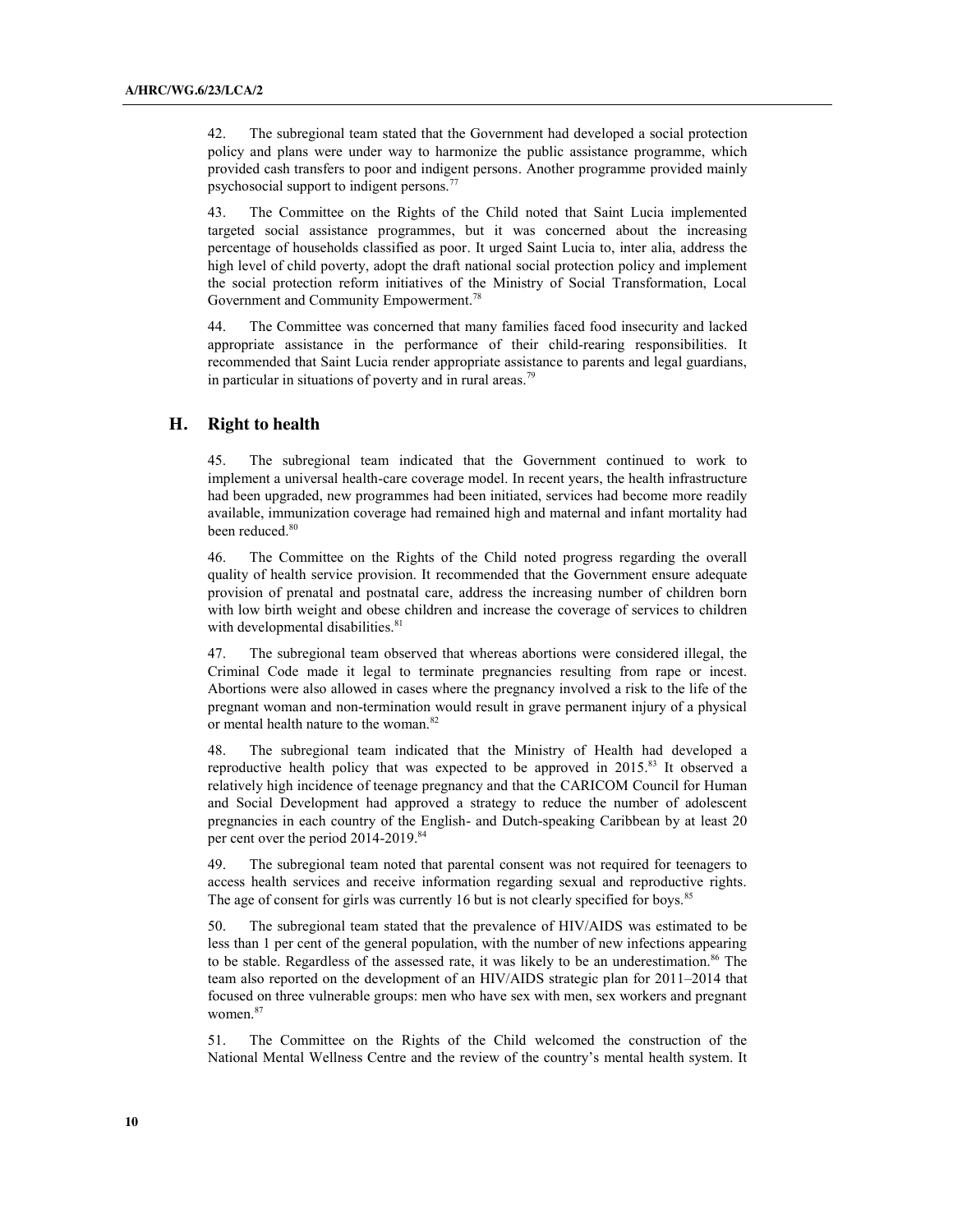recommended that Saint Lucia strengthen the quality of the mental health services and programmes available to children.<sup>88</sup>

52. The Committee was concerned at the high prevalence of alcohol abuse and drug use by adolescents. It recommended that Saint Lucia address the phenomenon and provide access to treatment, counselling, recovery and social reintegration, as previously recommended.89

#### **I. Right to education**

53. UNESCO noted that the right to education was enshrined not in the Constitution but in Act 41/199, article 14 of which reads: "Subject to available resources, all persons are entitled to receive an educational programme appropriate to their needs."<sup>90</sup>

54. UNESCO welcomed the adoption of various plans and programmes to further include marginalized youth and reduce the number of dropouts. However, the law on education had not been amended and insufficient measures had been taken to address persisting forms of discrimination.91 UNESCO recommended that the Government further promote inclusive education in all its aspects.<sup>92</sup>

55. The Committee on the Rights of the Child noted the efforts to provide universal access to early childhood education. It was concerned, however, about insufficient access to education by the most disadvantaged and recommended that Saint Lucia, inter alia, improve the accessibility and quality of education.<sup>93</sup>

56. The same Committee welcomed the increase in enrolment in secondary schools, the decrease in dropout rates among secondary school students, and programmes targeting underprivileged children and children at risk of dropping out of school.<sup>94</sup>

57. The Committee recommended that Saint Lucia mainstream gender equality policies in education, ensuring that gender issues and sensitivity training are made an integral, substantive and mandatory component of all teacher training at all levels.<sup>95</sup>

58. The Committee welcomed the incorporation of a comprehensive, life skills-based programme entitled "Health and family life education" in the curricula of all primary and secondary schools. It recommended that Saint Lucia, inter alia, increase the availability of confidential and youth-friendly health services and ensure the availability of contraceptive services to adolescents without parental consent.<sup>96</sup>

59. The subregional team indicated that the Government had improved the provision of special education by establishing centres for that purpose in Vieux Fort and Soufriere, bringing the total number of special education centres to four. However, it noted that there was no national screening process for children with learning disabilities.<sup>97</sup> The Committee on the Rights of the Child was concerned that sufficient and adequate facilities for children with disabilities were lacking. It recommended that Saint Lucia ensure that schools provide inclusive education. It also recommended that schools and care facilities be adequately staffed and funded.<sup>98</sup>

#### **J. Cultural rights**

60. UNESCO recommended that Saint Lucia, being a party to the Convention concerning the Protection of the World Cultural and Natural Heritage (1972), the Convention for the Safeguarding of the Intangible Cultural Heritage (2003) and the Convention on the Protection and Promotion of the Diversity of Cultural Expressions (2005), fully implement the provisions that promote access to and participation in cultural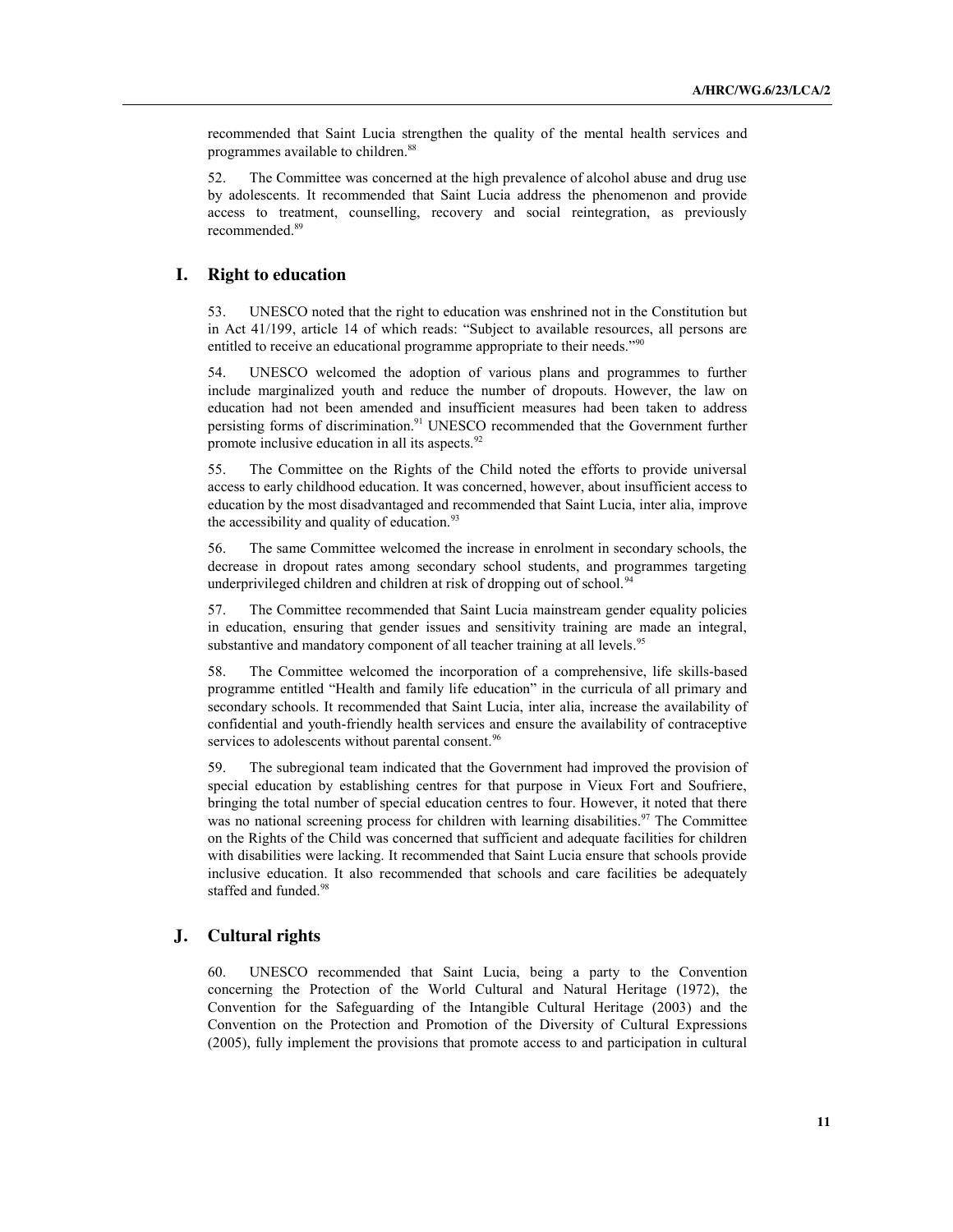heritage and creative expressions and, as such, are conducive to realizing the right to take part in cultural life. UNESCO also recommended that, in doing so, Saint Lucia give due consideration to the participation of communities, practitioners, cultural actors and organizations from the civil society, as well as vulnerable groups.<sup>99</sup>

#### **K. Persons with disabilities**

61. The subregional team reported that no specific legislation protected the rights of persons with disabilities. <sup>100</sup> The law did not prohibit discrimination against persons with physical, sensory, intellectual and mental disabilities in employment, education, air travel and other transportation and access to health care.<sup>101</sup>

62. The Committee on the Rights of the Child noted the development of a draft national policy for persons with disabilities. It was concerned that the reforms necessary to secure the rights and active participation of children with disabilities in all spheres of society had not taken place. The Committee recommended that Saint Lucia adopt and implement the draft national policy. 102

63. The subregional team indicated that there was no rehabilitation facility for persons with physical disabilities, although the Ministry of Health operated a community-based rehabilitation programme in individuals' homes.<sup>103</sup>

### **L. Migrants, refugees and asylum seekers**

64. The Committee on the Rights of the Child was concerned about children of foreign migrants in Saint Lucia, especially those who were undocumented, and the challenges and discrimination that they could face in accessing social services. It recommended that Saint Lucia develop a national policy and guidelines for all ministries, agencies and departments providing services to children of migrants and all children affected by migration.<sup>104</sup>

65. UNHCR recalled that Saint Lucia was not party to the conventions on refugees and stateless persons and that it had not passed legislation on nor established a national asylum procedure. However, the Government had respected the principle of non-refoulement. As at December 2014, the country was hosting three refugees.<sup>105</sup>

66. UNHCR had received information suggesting that Saint Lucia was at times a point of transit for mixed migratory movements of undocumented individuals attempting to reach North America.<sup>106</sup> UNHCR noted a need for regional cooperation in data collection and analysis, protection-sensitive entry systems and reception arrangements.<sup>107</sup>

67. UNHCR stated that it was prepared to provide support to the Government to develop a national refugee policy, strengthen its capacity to manage mixed migration flows and assist persons in need of international protection.<sup>108</sup>

68. UNHCR recommended the Government to accede to the 1951 Convention relating to the Status of Refugees and its 1967 Protocol, <sup>109</sup> the 1954 Convention relating to the Status of Stateless Persons and the 1961 Convention on the Reduction of Statelessness,<sup>110</sup> and that it continue to consult with UNHCR on the issue of mixed migration flows.<sup>111</sup>

#### **M. Environmental issues**

69. The Committee on the Rights of the Child noted that Saint Lucia had introduced the National Climate Change Policy and Adaptation Plan and recommended that the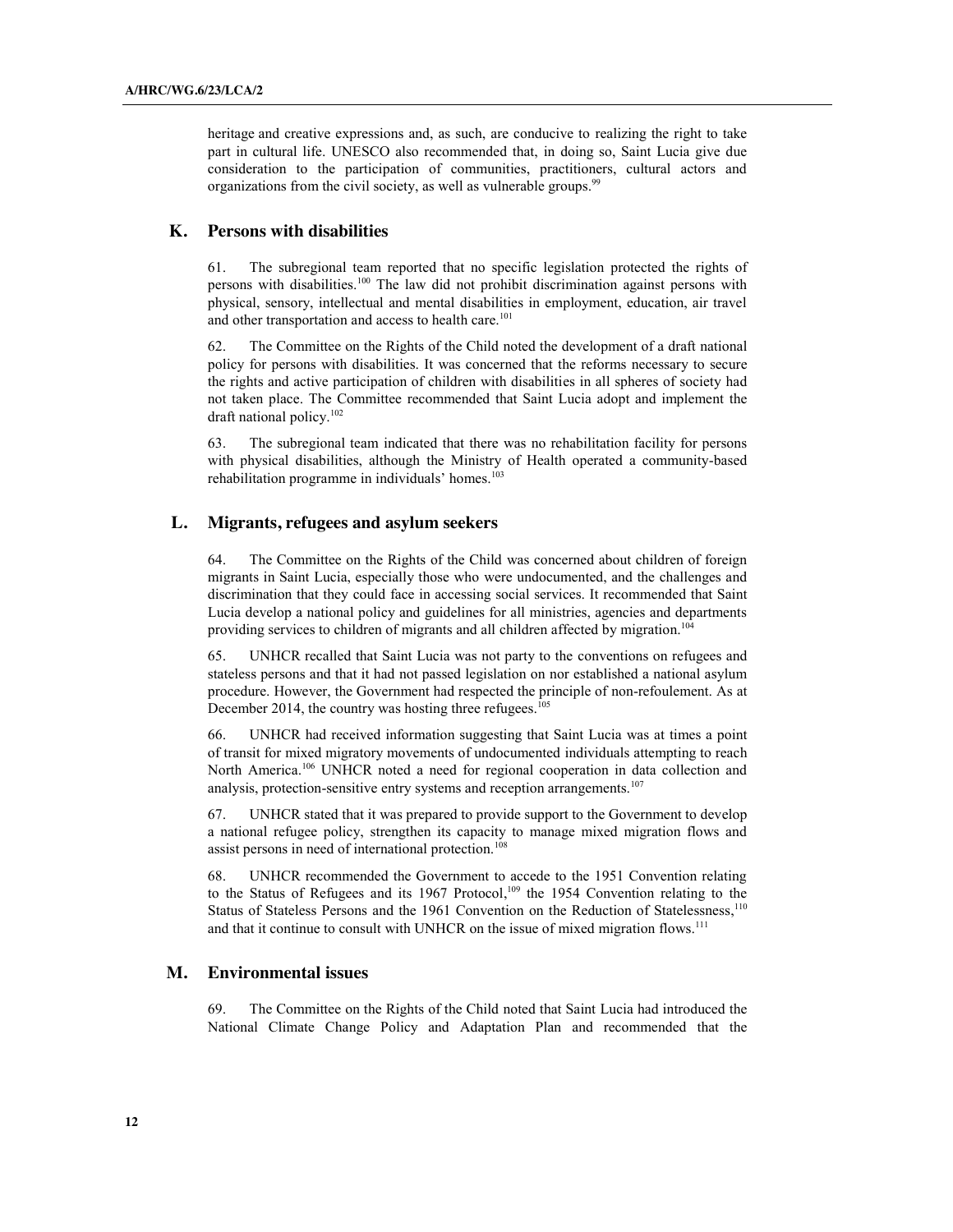Government develop strategies to reduce the vulnerabilities for children and families which may be produced by climate change.<sup>112</sup>

*Notes*

- $1$  Unless indicated otherwise, the status of ratification of instruments listed in the table may be found on the official website of the United Nations Treaty Collection database, Office of Legal Affairs of the United Nations Secretariat, http://treaties.un.org/. Please also refer to the United Nations compilation on Saint Lucia from the previous cycle (A/HRC/WG.6/10/LCA/2).
- <sup>2</sup> The following abbreviations have been used in the present document:

| <b>ICERD</b>      | International Convention on the Elimination of All Forms of Racial                            |
|-------------------|-----------------------------------------------------------------------------------------------|
|                   | Discrimination                                                                                |
| <b>ICESCR</b>     | International Covenant on Economic, Social and Cultural Rights                                |
| <b>OP-ICESCR</b>  | Optional Protocol to ICESCR                                                                   |
| <b>ICCPR</b>      | International Covenant on Civil and Political Rights                                          |
| <b>ICCPR-OP1</b>  | Optional Protocol to ICCPR                                                                    |
| <b>ICCPR-OP 2</b> | Second Optional Protocol to ICCPR, aiming at the abolition of the death<br>penalty            |
| <b>CEDAW</b>      | Convention on the Elimination of All Forms of Discrimination against<br>Women                 |
| <b>OP-CEDAW</b>   | Optional Protocol to CEDAW                                                                    |
| <b>CAT</b>        | Convention against Torture and Other Cruel, Inhuman or Degrading                              |
|                   | <b>Treatment or Punishment</b>                                                                |
| OP-CAT            | Optional Protocol to CAT                                                                      |
| <b>CRC</b>        | Convention on the Rights of the Child                                                         |
| OP-CRC-AC         | Optional Protocol to CRC on the involvement of children in armed<br>conflict                  |
| OP-CRC-SC         | Optional Protocol to CRC on the sale of children, child prostitution and<br>child pornography |
| OP-CRC-IC         | Optional Protocol to CRC on a communications procedure                                        |
| <b>ICRMW</b>      | International Convention on the Protection of the Rights of All Migrant                       |
|                   | Workers and Members of Their Families                                                         |
| <b>CRPD</b>       | Convention on the Rights of Persons with Disabilities                                         |
| OP-CRPD           | Optional Protocol to CRPD                                                                     |
| <b>ICPPED</b>     | International Convention for the Protection of All Persons from Enforced                      |
|                   | Disappearance                                                                                 |

- <sup>3</sup> Individual complaints: ICCPR-OP 1, art. 1; OP-CEDAW, art. 1; OP-CRPD, art. 1; OP-ICESCR, art. 1; OP-CRC-IC, art. 5; ICERD, art. 14; CAT, art. 22; ICRMW, art. 77; and ICPPED, art. 31. Inquiry procedure: OP-CEDAW, art. 8; CAT, art. 20; ICPPED, art. 33; OP-CRPD, art. 6; OP-ICESCR, art. 11; and OP-CRC-IC, art. 13. Inter-State complaints: ICCPR, art. 41; ICRMW, art. 76; ICPPED, art. 32; CAT, art. 21; OP-ICESCR, art. 10; and OP-CRC-IC, art. 12. Urgent action: ICPPED, art. 30.
- <sup>4</sup> Geneva Convention for the Amelioration of the Condition of the Wounded and Sick in Armed Forces in the Field (First Convention); Geneva Convention for the Amelioration of the Condition of Wounded, Sick and Shipwrecked Members of Armed Forces at Sea (Second Convention); Geneva Convention relative to the Treatment of Prisoners of War (Third Convention); Geneva Convention relative to the Protection of Civilian Persons in Time of War (Fourth Convention); Protocol Additional to the Geneva Conventions of 12 August 1949, and relating to the Protection of Victims of International Armed Conflicts (Protocol I); Protocol Additional to the Geneva Conventions of 12 August 1949, and relating to the Protection of Victims of Non-International Armed Conflicts (Protocol II); Protocol Additional to the Geneva Conventions of 12 August 1949, and relating to the Adoption of an Additional Distinctive Emblem (Protocol III). For the official status of ratifications, see International Committee of the Red Cross, at https://www.icrc.org/IHL.
- <sup>5</sup> International Labour Organization Forced Labour Convention, 1930 (No. 29); Abolition of Forced Labour Convention, 1957 (No. 105); Freedom of Association and Protection of the Right to Organise Convention, 1948 (No. 87); Right to Organise and Collective Bargaining Convention, 1949 (No. 98); Equal Remuneration Convention, 1951 (No. 100); Discrimination (Employment and Occupation)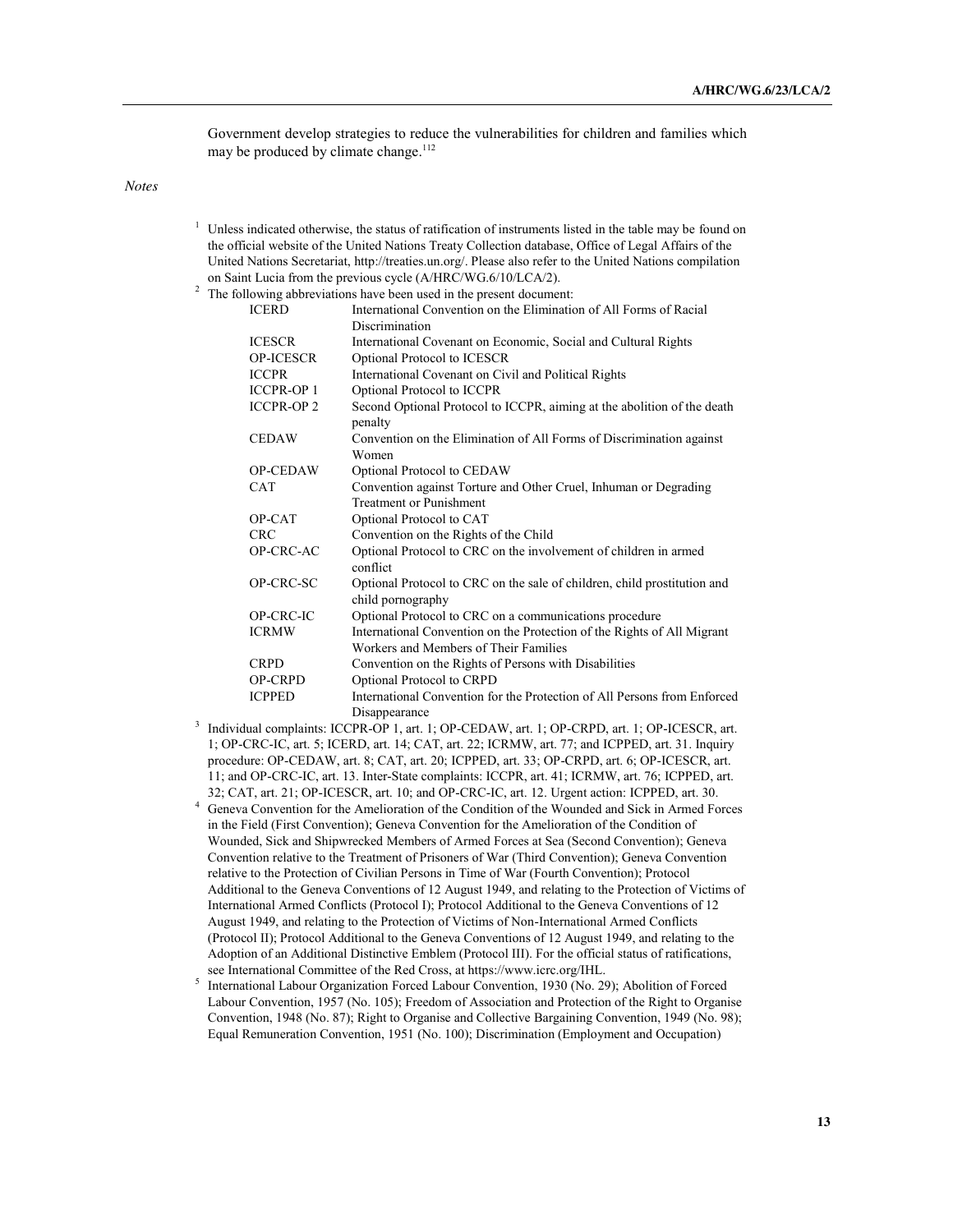Convention, 1958 (No. 111); Minimum Age Convention, 1973 (No. 138); Worst Forms of Child Labour Convention, 1999 (No. 182).

- <sup>6</sup> Protocol to Prevent, Suppress and Punish Trafficking in Persons, Especially Women and Children, supplementing the United Nations Convention against Transnational Organized Crime.
- <sup>7</sup> 1951 Convention relating to the Status of Refugees and its 1967 Protocol, 1954 Convention relating to the Status of Stateless Persons, and 1961 Convention on the Reduction of Statelessness.
- <sup>8</sup> International Labour Organization Convention No. 169 concerning Indigenous and Tribal Peoples in
- Independent Countries and Convention No. 189 concerning Decent Work for Domestic Workers. 9 Protocol Additional to the Geneva Conventions of 12 August 1949, and relating to the Adoption of an Additional Distinctive Emblem (Protocol III). For the official status of ratifications, see International Committee of the Red Cross, at https://www.icrc.org/IHL.
- <sup>10</sup> See CRC/C/LCA/CO/2-4, para. 64. See also the submission of the United Nations subregional team for Barbados for the universal periodic review of Saint Lucia, p. 1.
- <sup>11</sup> See CRC/C/LCA/CO/2-4, para. 59 (d).
- $12$  Ibid., paras. 38 and 39 (e).
- <sup>13</sup> See UNESCO submission for the universal periodic review of Saint Lucia, para. 30.1.<sup>14</sup> See subregional team submission, pp. 1-2.<br><sup>15</sup> Ibid.. n. 2.
- 
- 
- <sup>16</sup> Ibid. See also CRC/C/LCA/CO/2-4, paras. 8-9.<br><sup>17</sup> See CBC/C/LCA/CO/2. 4, para. 9.(a)
- <sup>17</sup> See CRC/C/LCA/CO/2-4, para. 9 (a).<br><sup>18</sup> Ibid. paras. 8.0
- $\frac{18}{19}$  Ibid., paras. 8-9.
- 
- <sup>19</sup> See subregional team submission, p. 2.<br><sup>20</sup> See CRC/C/LCA/CO/2-4, paras. 18-19.<br><sup>21</sup> See subregional team submission. p. 2.
- 
- 
- <sup>21</sup> See subregional team submission, p. 2.<br><sup>22</sup> Ibid., p. 3.<br><sup>23</sup> See CRC/C/LCA/CO/2-4, paras. 12-13. See also subregional team submission, p. 5.<br><sup>24</sup> See CRC/C/LCA/CO/2-4, paras. 12-13. See also subregional team submiss
- <sup>24</sup> See CRC/C/LCA/CO/2-4, paras. 10-11.
- <sup>25</sup> See subregional team submission, p. 3.<br><sup>26</sup> H<sub>214</sub></sub>
- 
- <sup>26</sup> Ibid. <sup>27</sup> For the titles of special procedures mandate holders, see www.ohchr.org/EN/HRBodies/SP/Pages/Themes.aspx and www.ohchr.org/EN/HRBodies/SP/Pages/Countries.aspx.
- 
- 
- 
- <sup>28</sup> See subregional team submission, p. 3.<br><sup>29</sup> Ibid. 30 Ibid. See subregional team submission, pp. 4-5.
- $32$  See CRC/C/LCA/CO/2-4, para. 55 (a).
- <sup>33</sup> See subregional team submission, p. 6.<br><sup>34</sup> Ibid., p. 8.<br><sup>36</sup> Ibid. 37 See subregional team submission, p. 7.<br><sup>38</sup> Ibid. 39 See CRC/C/LCA/CO/2-4, para. 3 (a).<br><sup>40</sup> Ubid. 39 See CRC/C/LCA/CO/2-4, para. 3 (a).
- 
- 
- 
- 
- 
- 
- $^{40}$  Ibid., paras. 34-35.
- 
- 
- 
- 
- 
- 
- 
- <sup>41</sup> See subregional team submission, p. 4.<br><sup>42</sup> Ibid.<br><sup>43</sup> Ibid.<br><sup>45</sup> See subregional team submission, p. 5.<br><sup>46</sup> Ibid.<br><sup>47</sup> Ibid.<br><sup>48</sup> See CRC/C/LCA/CO/2-4, paras. 30-31.<br><sup>49</sup> Ibid.

 $^{49}$  Ibid.<br> $^{50}$  See s

- $50<sup>50</sup>$  See subregional team submission, p. 6.<br> $51<sup>51</sup>$  Ibid.
-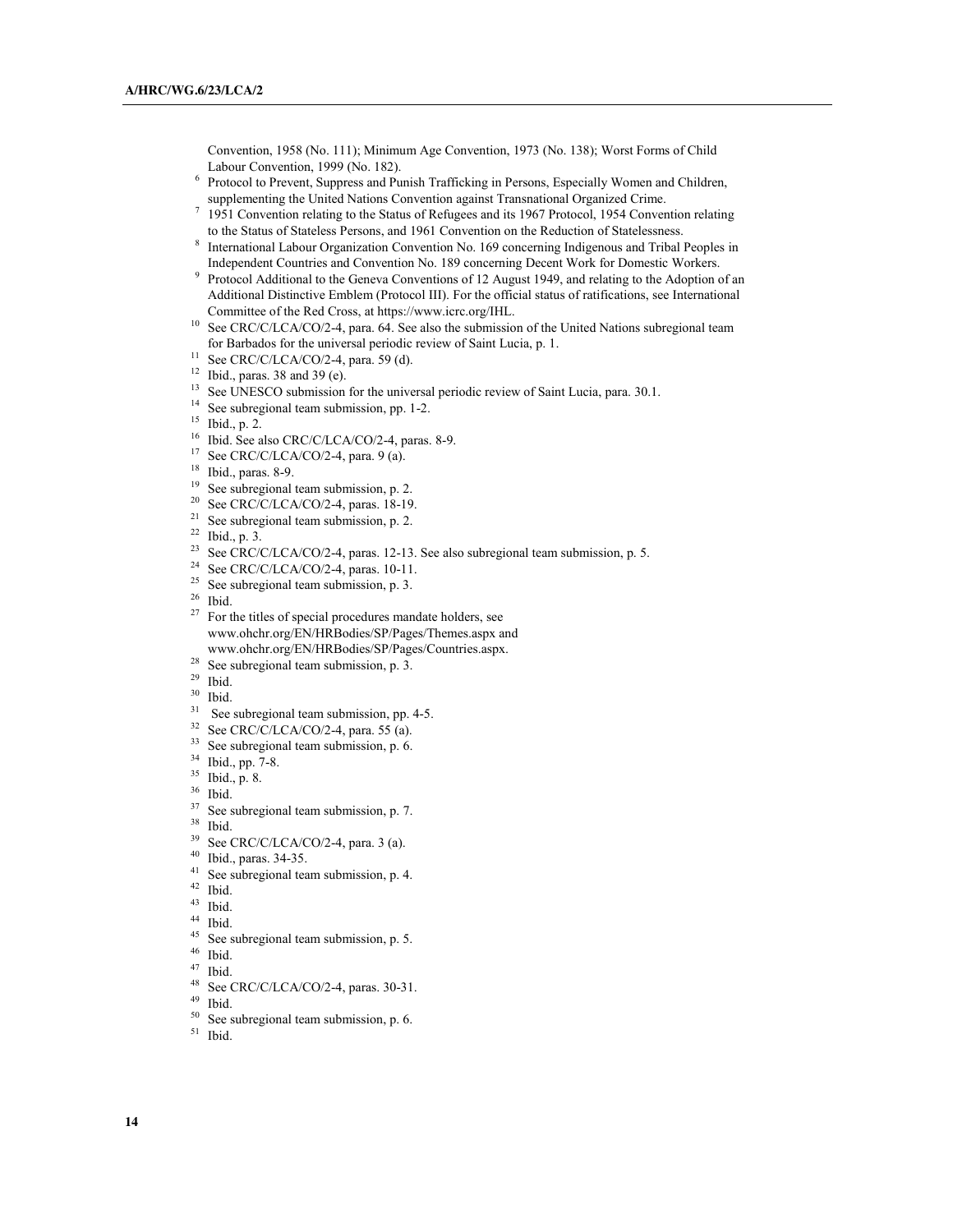- <sup>52</sup> See CRC/C/LCA/CO/2-4, paras. 30-31.
- <sup>53</sup> Ibid., paras. 32-33.
- <sup>54</sup> Ibid., paras. 28-29.
- <sup>55</sup> For the full text of the recommendation, see A/HRC/17/6, paras. 89.81 (Germany), 89.82 (Costa Rica), 89.83 (Slovenia) and 89.84 (Italy).
- <sup>56</sup> See subregional team submission, p. 6. See also UNESCO submission, para. 29.
- <sup>57</sup> See CRC/C/LCA/CO/2-4, paras. 58-59.
- <sup>58</sup> See UNHCR submission for the universal periodic review of Saint Lucia, p. 2.<br><sup>59</sup> Ibid., p. 5.<br><sup>60</sup> Ibid.<br><sup>61</sup> See CRC/C/LCA/CO/2-4, paras. 60-61.
- 

- 
- 
- <sup>63</sup> Ibid., para. 9.
- <sup>64</sup> Ibid., paras. 62-63.
- <sup>65</sup> Ibid., paras. 38-39.
- <sup>66</sup> Ibid., para. 5 (a).
- $67$  See UNESCO submission, paras. 22-23.<br> $68$  Ibid., para. 32.<br> $69$  Ibid., para. 24.
- 
- 
- 
- 
- <sup>70</sup> Ibid., para. 31.<br><sup>71</sup> Ibid., para. 27.<br><sup>72</sup> See subregional team submission, p. 4.
- <sup>73</sup> Ibid., p. 8. See also CRC/C/LCA/CO/2-4, para. 3 (b).<br><sup>74</sup> See subregional team submission, p. 9.
- 
- 
- 
- 
- 
- <sup>74</sup> See subregional team submission, p. 9.<br>
<sup>75</sup> Ibid., p. 3.<br>
<sup>76</sup> Ibid., p. 9.<br>
<sup>77</sup> Ibid. 78 See CRC/C/LCA/CO/2-4, paras. 50-51.<br>
<sup>79</sup> Ibid. paras. 26.37.
- 
- $^{79}$  Ibid., paras. 36-37.<br><sup>80</sup> See subregional team submission, p. 9.
- $81$  See CRC/C/LCA/CO/2-4, paras. 42-43.
- $82$  See subregional team submission, p. 10.<br> $83$  Ibid.<br> $84$  Ibid.
- 
- 
- 
- 
- 
- <sup>85</sup> Ibid.<br><sup>86</sup> See subregional team submission, p. 6.<br><sup>87</sup> Ibid., p. 9.<br><sup>88</sup> See CRC/C/LCA/CO/2-4, paras. 44-45.
- <sup>89</sup> Ibid., paras. 48-49.
- $90$  See UNESCO submission, paras. 2-3.<br><sup>91</sup> Ibid., para. 29.
- 
- 
- <sup>92</sup> Ibid., para. 30.3.<br><sup>93</sup> See CRC/C/LCA/CO/2-4, paras. 54-55.
- <sup>94</sup> Ibid.
- 95 See CRC/C/LCA/CO/2-4, para. 55.<br>96 Ibid. paras.  $46-47$
- $\frac{96}{97}$  Ibid., paras. 46-47.
- 97 See Subregional team submission, p. 10.<br>98 See CRC/C/LCA/CO/2-4, para. 41.<br>99 See UNESCO submission, para. 33.
- 
- 
- $\frac{100}{101}$  See Subregional team submission, p. 3. 101 Ibid., p. 10.
- 
- <sup>102</sup> See CRC/C/LCA/CO/2-4, para. 40. See also subregional team submission, p. 10.<br><sup>103</sup> See Subregional team submission, p. 10.
- 
- $104$  See CRC/C/LCA/CO/2-4, paras. 56-57.
- <sup>105</sup> See UNHCR submission, pp. 1-2 and 5-6.<br><sup>106</sup> Ibid., p. 1.
-